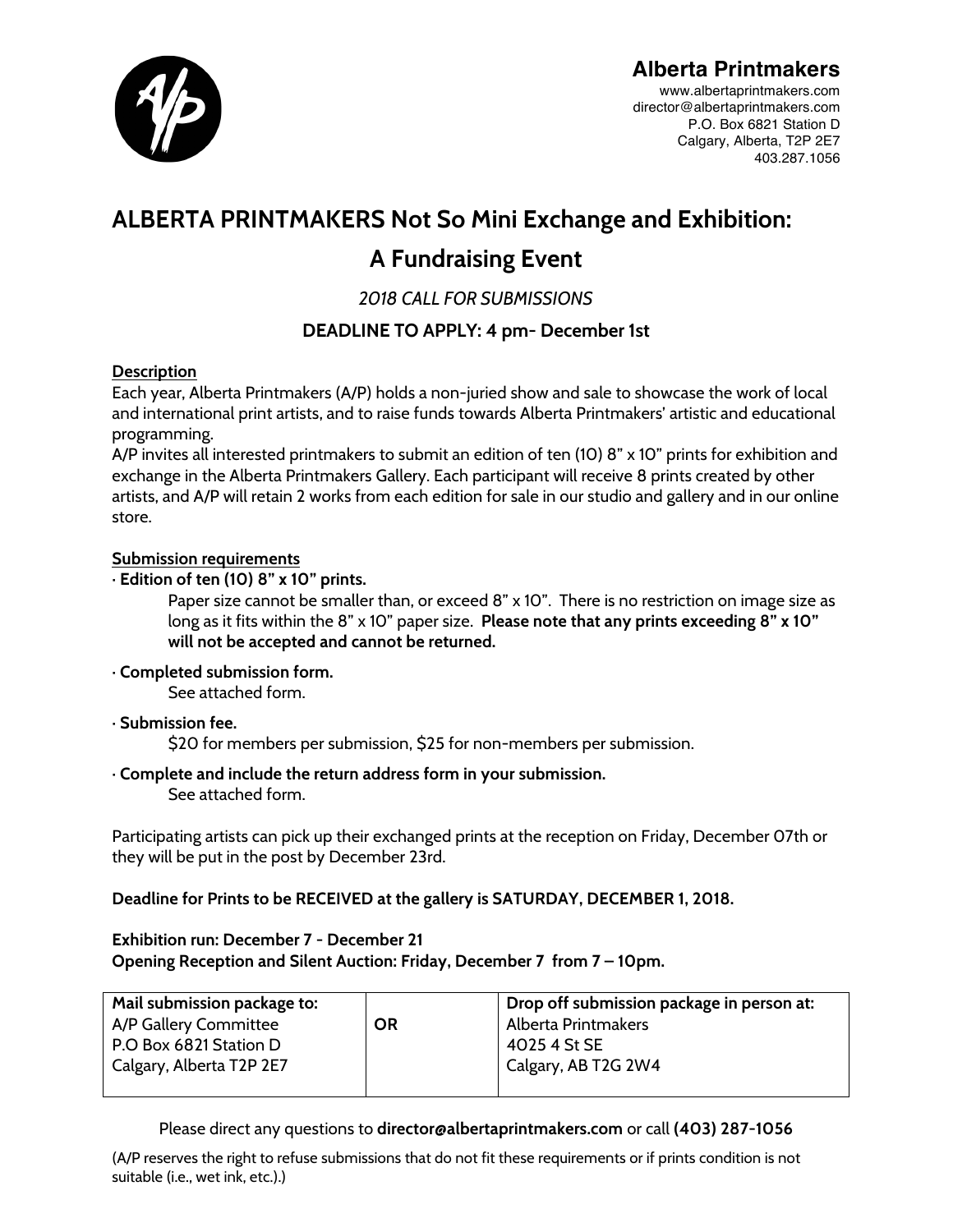

#### **Alberta Printmakers** www.albertaprintmakers.com director@albertaprintmakers.com P.O. Box 6821 Station D

Calgary, Alberta, T2P 2E7 403.287.1056

# **Not-So-Mini Print Exchange 2018 SUBMISSION FORM**

| <b>Applicant Information</b>                                                                                                     | Date:                                                                                                                               |  |  |
|----------------------------------------------------------------------------------------------------------------------------------|-------------------------------------------------------------------------------------------------------------------------------------|--|--|
| Name:                                                                                                                            |                                                                                                                                     |  |  |
| Phone:                                                                                                                           | Email:                                                                                                                              |  |  |
| <b>Mailing Address:</b>                                                                                                          |                                                                                                                                     |  |  |
|                                                                                                                                  |                                                                                                                                     |  |  |
| <b>Edition Title:</b>                                                                                                            | <b>Production Year:</b>                                                                                                             |  |  |
| Edition Medium(s):                                                                                                               |                                                                                                                                     |  |  |
| Short Artist Bio/Statement: (for use in online promotion- include website information or social<br>media handles)                |                                                                                                                                     |  |  |
|                                                                                                                                  |                                                                                                                                     |  |  |
| <b>ARTIST'S SIGNATURE:</b>                                                                                                       |                                                                                                                                     |  |  |
| <b>Application Checklist</b>                                                                                                     |                                                                                                                                     |  |  |
| Completed Submission Form (hard copy)<br>□                                                                                       |                                                                                                                                     |  |  |
| Edition of ten (10) 8" x 10" prints (paper size)                                                                                 |                                                                                                                                     |  |  |
| Complete the return address form and include it with your submission                                                             |                                                                                                                                     |  |  |
| Submission fee of \$20 for members per submission, OR \$25 for non-members per<br>submission                                     |                                                                                                                                     |  |  |
| Deadline for prints to be received at the gallery is Saturday December 1st, 2018<br>at 4:00 pm                                   |                                                                                                                                     |  |  |
| Drop Off Packages with Form &<br>Prints In Person at:<br><u>OR</u><br>Alberta Printmakers<br>4025 4 St SE<br>Calgary, AB T2G 2W3 | Mail Submission Packages with Form &<br><b>Prints to:</b><br>A/P Gallery Committee<br>PO Box 6821, Station D<br>Calgary, AB T2P 2E7 |  |  |
| Please note that A/P may be documenting the artwork in each submission to promote this fundraiser                                | online, and to list the 2 A/P copies on our online store. These images may also be reproduced in print and                          |  |  |

electronic media to promote A/P, with every reasonable effort to ensure that the artist is credited.